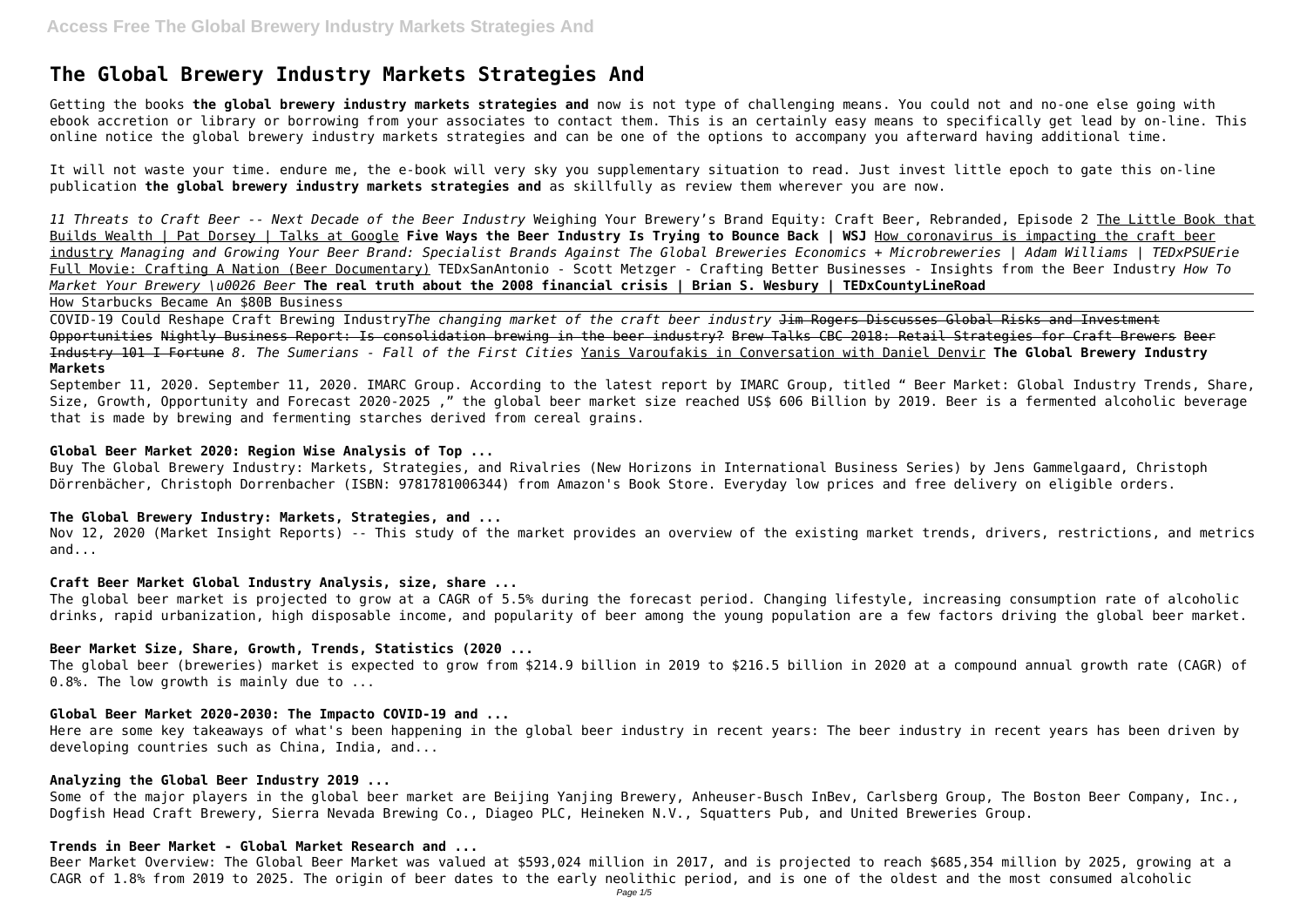beverages in the world.

# **Beer Market Size, Share & Growth Analysis | Research ...**

In that year, Anheuser-Busch InBev had the largest beer market share in the world, controlling about 30 percent of the beer volume sales. Second and third placers, Heineken and China Resources Snow...

#### **Global beer industry market share | Statista**

Created with Sketch. In terms of global consumption, China takes the gold as the largest beer market with 22.4%, followed by the U.S., which accounts for 13%, and Brazil with 6.8%. Created with Sketch. Away from China, beer sales are declining in other traditionally large markets such as Australia and Germany.

#### **What's on tap for the global beer market?**

AB-InBev is the dominant brewer in many global markets. As early as 2000, when Interbrew bought Bass brewers, it became the UK's largest brewer (with a market share of 35% – Source: OFT.) Merger activity has accelerated hand-in-hand with globalisation, driven by the search for increased economies of scale and larger markets.

#### **Analysis of the brewing industry | Economics Online ...**

The Global Beer Market was valued at \$522 billion in 2017 and is projected to reach \$760 billion by 2025, growing at a CAGR of 6.3% in global forecast period 2019 to 2025. Drivers that influencing beer market growth is a rise in disposable income and changing consumer preferences and also Increase in female drinkers in youth.

The global Coffee Beer market size is expected to gain market growth in the forecast period of 2020 to 2025, with a CAGR of XX%% in the forecast period of 2020 to 2025 and will expected to reach ...

#### **Global Beer Market - Size, Outlook, Trends and Forecasts ...**

The global beer market had total revenues of \$514.6bn in 2013, representing a compound annual growth rate (CAGR) of 2.7% between 2009 and 2013. In comparison, the European and Asia-Pacific markets grew with CAGRs of 1.7% and 4.6% respectively, over the same period, to reach respective values of \$192.6bn and \$169.2bn in 2013.

# **MarketLine Industry Profile Global Beer**

The Global Brewery Industry Markets, Strategies, and Rivalries. New Horizons in International Business series Edited by Jens Gammelgaard and Christoph Dörrenbächer. This unique book explores some of the key topics of international business through the context of a global industry, focusing on the challenges brewery companies face as they ...

#### **The Global Brewery Industry**

Global Craft Beer Market: Key Trends The global craft beer market is characterized by the presence of the following restraints, drivers, and opportunities. Increased Sale through On-trade Distribution to Drive Growth of the Market The global craft beer market is likely to be influenced by its rising sale through on-trade distribution.

#### **Craft Beer Market | Global Industry Report, 2027**

# **Global Coffee Beer Market Overview Report by 2020-2025**

Category: Market Research Industry Today | Subscribe to Market Research Industry Today Feed Published Fri, Nov 13th 2020. Global Tea Beer Market Analysis by 2020-2025. The global Tea Beer market size is expected to gain market growth in the forecast period of 2020 to 2025, with a CAGR of XX%% in the forecast period of 2020 to 2025 and will expected to reach USD XX million by 2025, from USD XX ...

# **Global Tea Beer Market Analysis by 2020-2025**

The global beer market was equal to 498.66 billion USD (calculated in retail prices) in 2015. Until 2025, the beer market in the world is forecast to reach 710.89 billion USD (in retail prices),...

**Global Beer Market Report 2020 with Impact of COVID-19 in ...**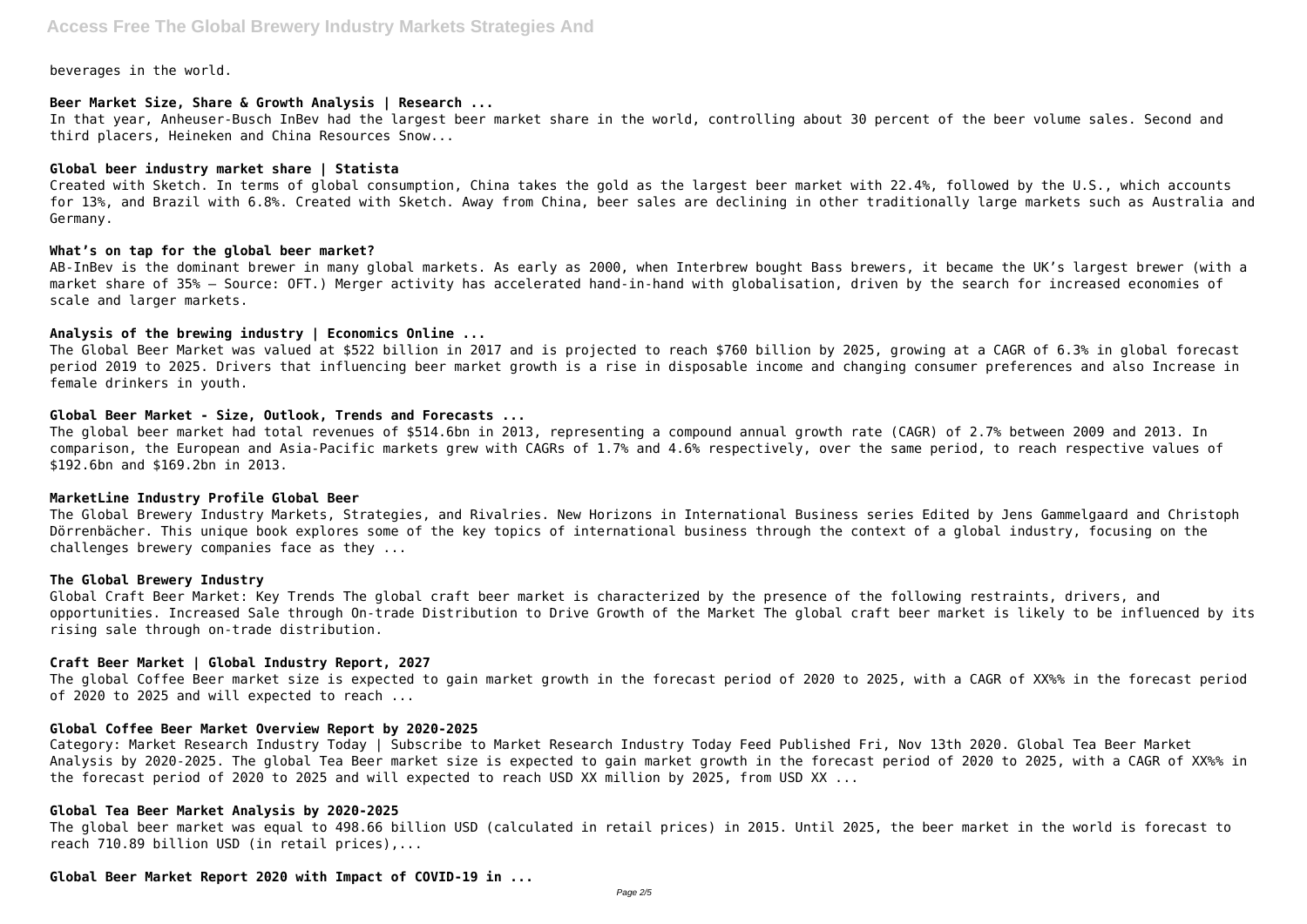'The individual contributions in this volume paint a varied and rich picture of strategies and rivalries, the role of environments and institutions, leadership and also customer approaches in both global and local brewery industry. Some of the analysed phenomena are more standard to an IB audience, like consolidation, technological development, and shifts in global markets, but they get a ...

# **The Global Brewery Industry - Google Books**

Download File PDF The Global Brewery Industry Markets Strategies And Rivalries New Horizons In International Business Series A lot of person might be pleased once looking at you reading the global brewery industry markets strategies and rivalries new horizons in international business series in your spare time. Some may be admired of you.

ÔThis book describes a number of different empirical studies and evaluations of the international brewery industry. This industry has recently undergone two climactic changes within a ten to fifteen year time period. These are a significant industry-wide consolidation of firms and market shares accompanied by the internationalization of what was previously a largely local industry. Understanding the drivers and implications of such abrupt and massive change in the competitive environment of an industry is of great interest to international and strategic management scholars. Most of the bookÕs chapters address this issue, some at the global industry level, some at a regional level, and some at the level of a specific country. Taken together, they comprise an insightful case study of an interesting industry at its most interesting point in time.Õ Ð William G. Egelhoff, Fordham University, US ÔThe individual contributions in this volume paint a varied and rich picture of strategies and rivalries, the role of environments and institutions, leadership and also customer approaches in both global and local brewery industry. Some of the analysed phenomena are more standard to an IB audience, like consolidation, technological development, and shifts in global markets, but they get a specific flavor and color through this industry focus, while other topics definitely seem more specific (like ÒBierstrasseÓ on Mallorca). For readers with good taste.Õ Đ Rian Drogendijk, Uppsala University, Sweden This unique book explores some of the key topics of international business through the context of a global industry, focusing on the challenges brewery companies face as they operate in globalized markets. It examines the strategies of individual firms to develop markets and explores new insights into recent company rivalries, both globally and locally. In addition, it offers detailed analysis of some of the major players in the industry through longitudinal studies. Drawing on a range of perspectives, the contributing authors explore six overarching themes: international market developments and firm performance; host country institutional effects; multi-point competition and rivalries; cross-border M&A integration and subsidiary development; leadership and internationalization; and boundless customer interfaces through such elements as social media and tourism. The Global Brewery Industry will prove insightful for scholars across international business, as well as providing an appealing case study for advanced students. It will be invaluable to those investigating the brewery sector specifically, or working with brewing firms.

This book investigates the birth and evolution of craft breweries around the world. Microbrewery, brewpub, artisanal brewery, henceforth craft brewery, are terms referred to a new kind of production in the brewing industry contraposed to the mass production of beer, which has started and diffused in almost all industrialized countries in the last decades. This project provides an explanation of the entrepreneurial dynamics behind these new firms from an economic perspective. The product standardization of large producers, the emergence of a new more sophisticated demand and set of consumers, the effect of contagion, and technology aspects are analyzed as the main determinants behind this 'revolution'. The worldwide perspective makes the project distinctive, presenting cases from many relevant countries, including the USA, Australia, Japan, China, UK, Belgium, Italy and many other EU countries.

The production of beer today occurs within a bifurcated industrial structure. There exists a small number of large, global conglomerates supplying huge volumes of a limited range of beers, and a plethora of small and medium breweries producing a diverse range of beers sold under unique brands. Brewing, Beer and Pubs addresses a range of contemporary issues and challenges in this key sector of the global economy, and includes contributions by research specialists from a variety of countries and disciplines. This book includes the marketing and globalization of the brewing industry, beer excise duties and market concentration, and reflections upon developments in brewing and beer consumption across the world in order to explore the wide-reaching influence of this industry. Alongside these global topics more localised themes are presented such as market integration in the Chinese beer and wine markets, beer and brewing in Africa and South America, and turbulence and change in the UK public house industry, which demonstrate how the consumption of beer in pubs and other social environments make the beer industry integral to local communities and regions worldwide.

Beer has been consumed across the globe for centuries and was the drink of choice in many ancient societies. Today it is the most important alcoholic drink worldwide, in terms of volume and value. The largest brewing companies have developed into global multinationals, and the beer market has enjoyed strong growth in emerging economies, but there has been a substantial decline of beer consumption in traditional markets and a shift to new products. There is close interaction between governments and markets in the beer industry. For centuries, taxes on beer or its raw materials have been a major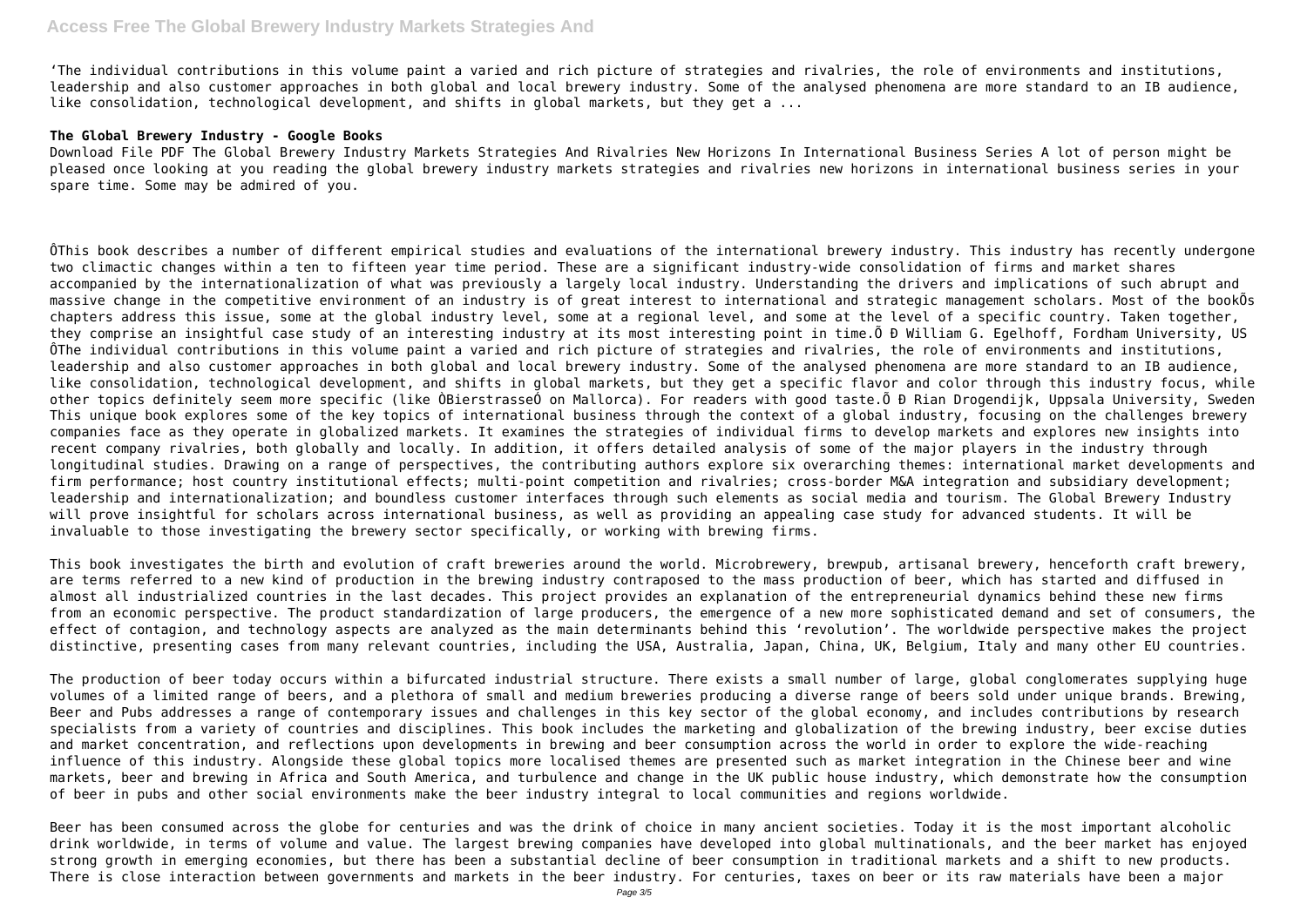# **Access Free The Global Brewery Industry Markets Strategies And**

source of tax revenue and governments have regulated the beer industry for reasons related to quality, health, and competition. This book is the first economic analysis of the beer market and brewing industry. The introduction provides an economic history of beer, from monasteries in the early Middle Ages to the recent 'microbrewery movement', whilst other chapters consider whether people drink more beer during recessions, the effect of television on local breweries, and what makes a country a 'beer drinking' nation. It comprises a comprehensive and unique set of economic research and analysis on the economics of beer and brewing and covers economic history and development, supply and demand, trade and investment, geography and scale economies, technology and innovation, health and nutrition, quantity and quality, industrial organization and competition, taxation and regulation, and regional beer market developments.

Studienarbeit aus dem Jahr 2007 im Fachbereich BWL - Industriebetriebslehre, Note: 1,7, University of West Florida, Sprache: Deutsch, Abstract: In the brewing industry exist two profitable segments: The big, global breweries and the small, specialist brewing companies. Companies, who do not differentiate from its competitors or do not have the critical mass, find themselves in a "stuck in the middle"-position. They need to adapt their strategy to find an alliance, or look for differentiation. The advantages of the global brewing companies are: They have bigger cash reserves on hand to survive in competition, posses a better market access and distribution network, profit from economies of scale, have strong market positions, as well as well-known and strong brand names. The small breweries sell beer in their niche with special taste, image or regional background. The beer consumption in the mature market of Western Europe and North America stagnates. New markets emerged in Eastern Europe, Asia and Latin America. The industry becomes more global. The big breweries expand in these emerging markets by acquiring regional companies. The concentration process of the past years is expected to continue. In the traditional beer markets, job opportunities are not good. Breweries replace employees only in the range of normal fluctuation. In contrast to the emerging markets, where the need of specialist is high and the job opportunities are very good. The brewing industry has also to be aware of changing consumer attitudes toward healthier lifestyle, and the growing popularity of wine and beer-mixed drinks. Therefore new products have to be placed. Research and development is believed to be a key element in the future of the industry. Good job opportunities are given in this field.

Institutions and ownership play a central role in the transformation and development of the beer market and brewing industry. Institutions set the external environment of the brewery through both formal requirements and informal acceptance of company operations by the public. On the other hand, owners and managers adapt to these external challenges while following their own strategic agenda. This book explores the implications of this dynamic for the breweries, discussing how changes in institutions have contributed to the restructuring of the industry and the ways in which breweries have responded, including a craft beer revolution with a surge in demand of special flowered hops, a globalization strategy from the macro breweries, outsourcing by contract brewing, and knowledge exchange for small sized breweries. Structured in two parts, with a focus on institutions (Part I) and ownership (Part II) respectively, this book examines the link between institutions and governance in one of the most dynamic and innovative industries.

Institutions and ownership play a central role in the transformation and development of the beer market and brewing industry. Institutions set the external environment of the brewery through both formal requirements and informal acceptance of company operations by the public. On the other hand, owners and managers adapt to these external challenges while following their own strategic agenda. This book explores the implications of this dynamic for the breweries, discussing how changes in institutions have contributed to the restructuring of the industry and the ways in which breweries have responded, including a craft beer revolution with a surge in demand of special flowered hops, a globalization strategy from the macro breweries, outsourcing by contract brewing, and knowledge exchange for small sized breweries. Structured in two parts, with a focus on institutions (Part I) and ownership (Part II) respectively, this book examines the link between institutions and governance in one of the most dynamic and innovative industries.

Beer is widely defined as the result of the brewing process which has been refined and improved over centuries. Beer is the drink of the masses – it is bought by consumers whose income, wealth, education, and ethnic background vary substantially, something which can be seen by taking a look at the range of customers in any pub, inn, or bar. But why has beer became so pervasive? What are the historical factors which make beer and the brewing industry so prominent? How has the brewing industry developed to become one of the most powerful global generators of output and revenue? This book answers these and other related questions by exploring the history of the beer and brewing industry at a global level. Contributors investigate a number of aspects, such as the role of geographical origin in branding; mergers, acquisitions, and corporate governance (UK, European and US perspectives); national and international political economy; taxation and regulation (including historical and contemporary practice); national and international trade flows and distribution networks; and historical trends in the commercialisation of beer. The chapters in this book were originally published as online articles in Business History.

Contributing to modern day discussions on globalization, this book is the first book in English that applies the theories of big business, catch up and state intervention to the Chinese brewing industry.